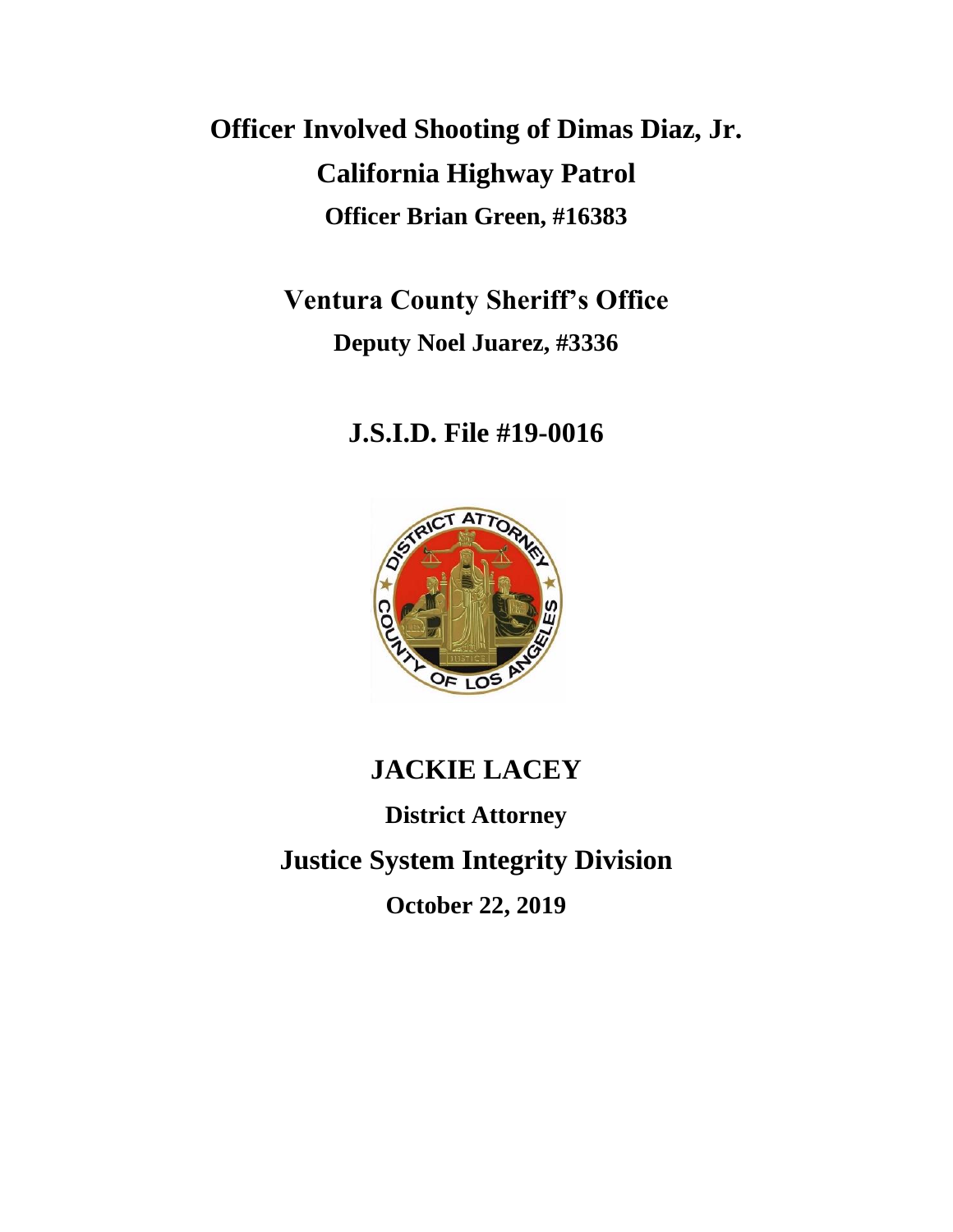#### **MEMORANDUM**

| TO:             | DEPUTY COMMISSIONER SCOTT SILSBY<br>California Highway Patrol<br>601 North $7th$ Street<br>Sacramento, California 95811                                             |
|-----------------|---------------------------------------------------------------------------------------------------------------------------------------------------------------------|
|                 | COMMANDER ROB DAVIDSON<br>Ventura County Sheriff's Office<br>800 South Victoria Avenue<br>Ventura, California 93009                                                 |
|                 | <b>CAPTAIN KENT WEGENER</b><br>Los Angeles County Sheriff's Department<br>Homicide Bureau<br>1 Cupania Circle<br>Monterey Park, California 91755                    |
| FROM:           | <b>JUSTICE SYSTEM INTEGRITY DIVISION</b><br>Los Angeles County District Attorney's Office                                                                           |
| <b>SUBJECT:</b> | Officer Involved Shooting of Dimas Diaz, Jr.<br>J.S.I.D. File #19-0016<br>C.H.P. File #C19-501-001<br>V.C.S.O. File #2019-6219<br>L.A.S.D. File #019-00195-2241-013 |

DATE: October 22, 2019

The Justice System Integrity Division of the Los Angeles County District Attorney's Office has completed its review of the January 12, 2019, fatal shooting of Dimas Diaz, Jr. by California Highway Patrol (CHP) Officer Brian Green and Ventura County Sheriff's Office (VCSO) Deputy Noel Juarez. We have concluded that Officer Green and Deputy Juarez acted lawfully in selfdefense and in defense of others.

The District Attorney's Command Center was notified of the shooting at approximately 2:00 p.m. on January 12, 2019. The District Attorney Response Team responded to the location. They were given a briefing regarding the circumstances surrounding the shooting and a walk-through of the scene.

The following analysis is based on investigative reports, audio recordings of interviews, firearm analysis reports, crime scene diagrams and sketches, photographs, video evidence, and witness statements submitted to this office by Los Angeles County Sheriff's Department (LASD) Detectives Amber Montenegro and Joe Valencia. The voluntary statements of the involved officers were considered as part of this analysis.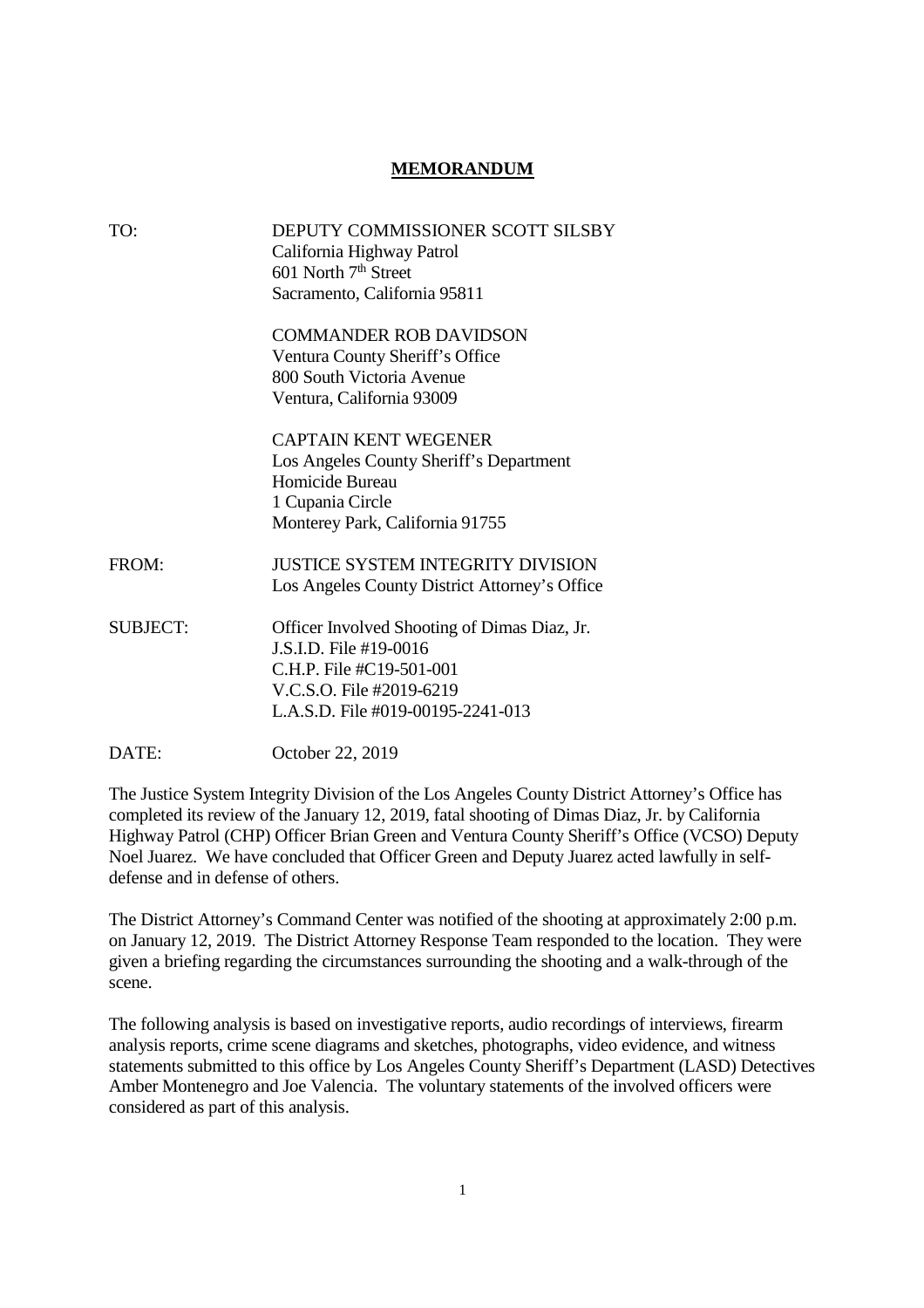# **FACTUAL ANALYSIS**

## **The Domestic Violence Incident**

On January 12, 2019, at approximately 10:25 a.m., a 9-1-1 caller reported a disturbance in a residential area in the City of Camarillo in Ventura County. The caller reported a man and a woman "throwing punches."

A uniformed VCSO deputy in a marked patrol vehicle answered the radio call and saw Dimas Diaz, Jr. and a woman sitting in a silver car. As the deputy approached, Diaz pushed the woman out of the car. The woman was crying and had broken teeth and a cut lip.

Diaz closed the driver's side door, put the car in reverse, backed up, nearly struck the deputy's patrol vehicle, and fled.

### **The Pursuit**

VCSO deputies, who were later joined by officers from the CHP, pursued Diaz, who ran stoplights and reached speeds of approximately 100 m.p.h. on surface streets. The pursuing officers were advised that Diaz was driving a stolen vehicle, had a "no bail" parole warrant, was considered armed and dangerous, and had mental issues and a history of gang affiliation and violence.

After evading police for approximately 45 minutes and travelling over 20 miles into Los Angeles County, Diaz drove at approximately 85 m.p.h. onto the center divider of the U.S. 101 freeway to pass slower traffic, lost control of his vehicle in the wet conditions, swerved across all southbound lanes of the freeway, and crashed into a guardrail on the right shoulder.

Green, Juarez, and numerous other law enforcement personnel blocked the freeway, held Diaz at gunpoint, and ordered him to surrender.

### **The Standoff**

Diaz refused to comply and engaged the officers in a standoff that lasted approximately one hour as officers continuously ordered Diaz to surrender, called for the LASD Special Enforcement Bureau to respond with an armored vehicle, and deployed an officer with a less-lethal beanbag shotgun.

A photograph of Diaz standing next to his crashed vehicle, and a deputy holding him at gunpoint, is shown below: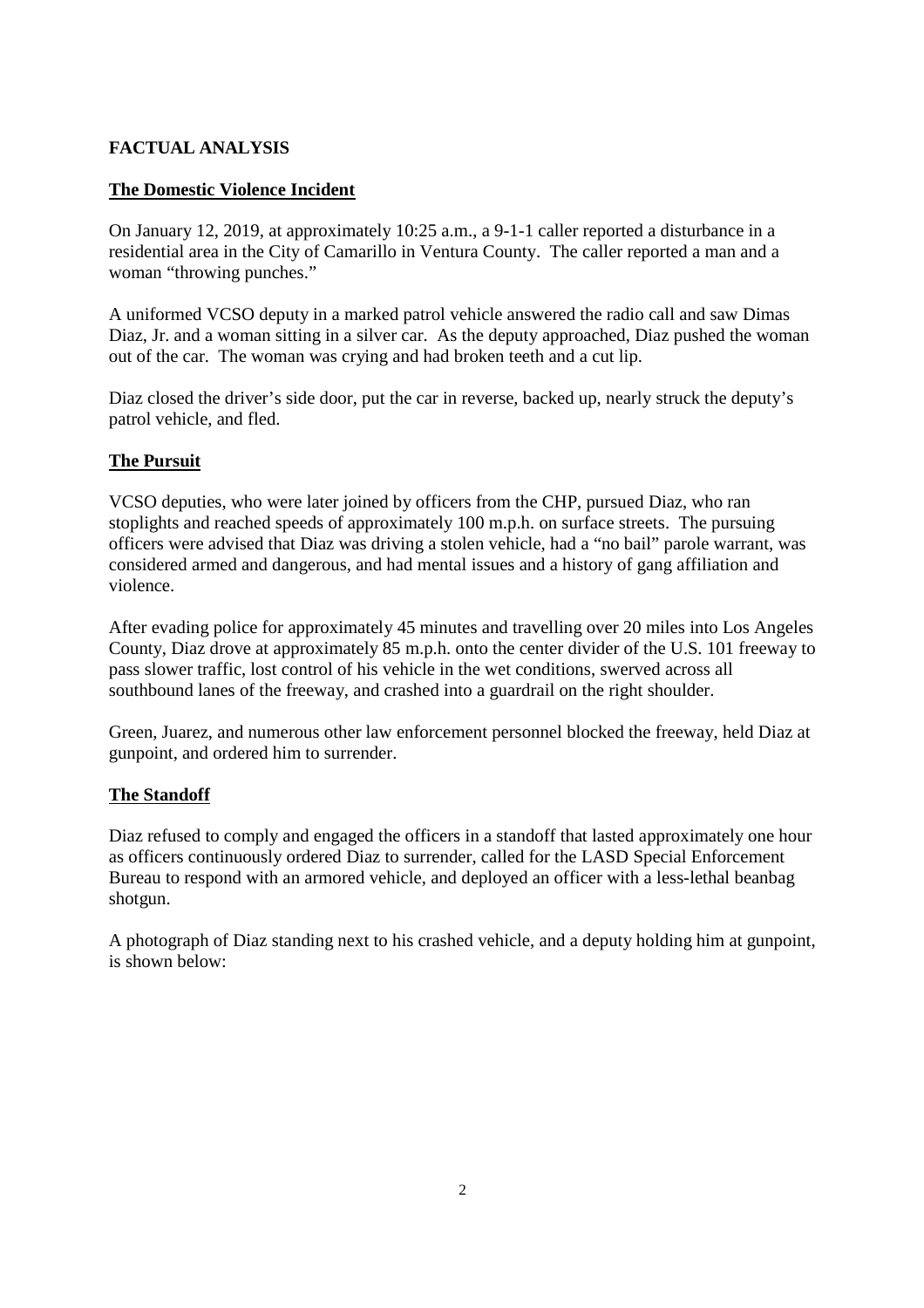

*Figure 1- Photograph of Diaz Standing Next to His Crashed Vehicle.*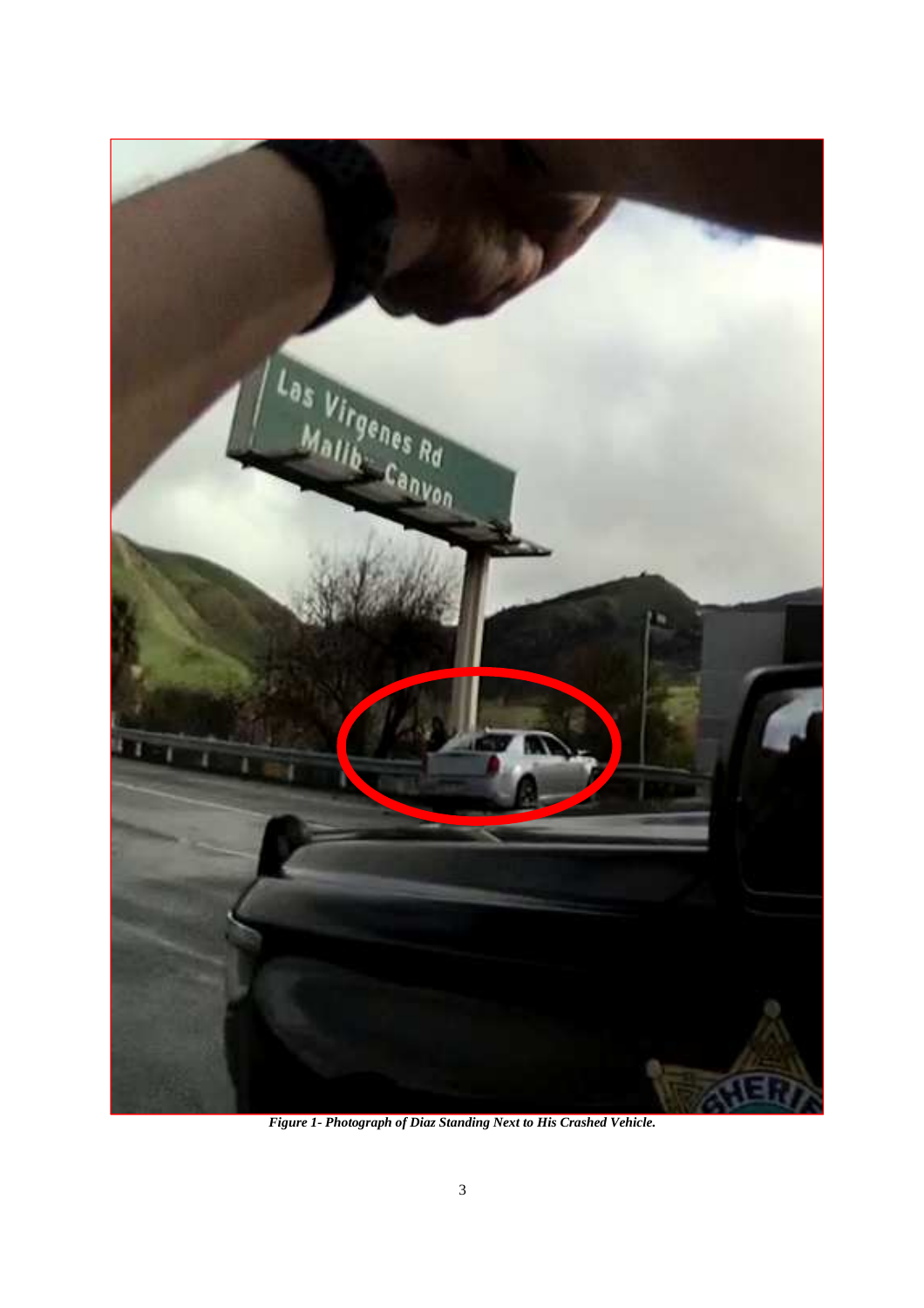The positions of the pursuing patrol vehicles in relation to Diaz's vehicle at the time of the shooting is shown in the aerial photograph below:



*Figure 2- Aerial Photograph of the Scene.*

During the standoff, Diaz was agitated and repeatedly exited and entered his vehicle, hid his hands, suddenly popped his head up over the vehicle and ducked down again, appeared to be arming himself with something from inside the vehicle, concealed his right hand in his jacket pocket, and was behaving very erratically. Diaz continuously refused to raise his hands and surrender and yelled at the officers, "I'm not going back!" (apparently referring to his prison and parole status). He also said he was never going to see his kids again and that if he came out from behind the vehicle he would "come out shooting."

# **Use of Less Lethal Force**

Green was armed with a semiautomatic rifle and Juarez was armed with a shotgun loaded with slug shotshells. CHP Officer Werner Pineda was armed with a shotgun loaded with less-lethal, beanbag shotshells.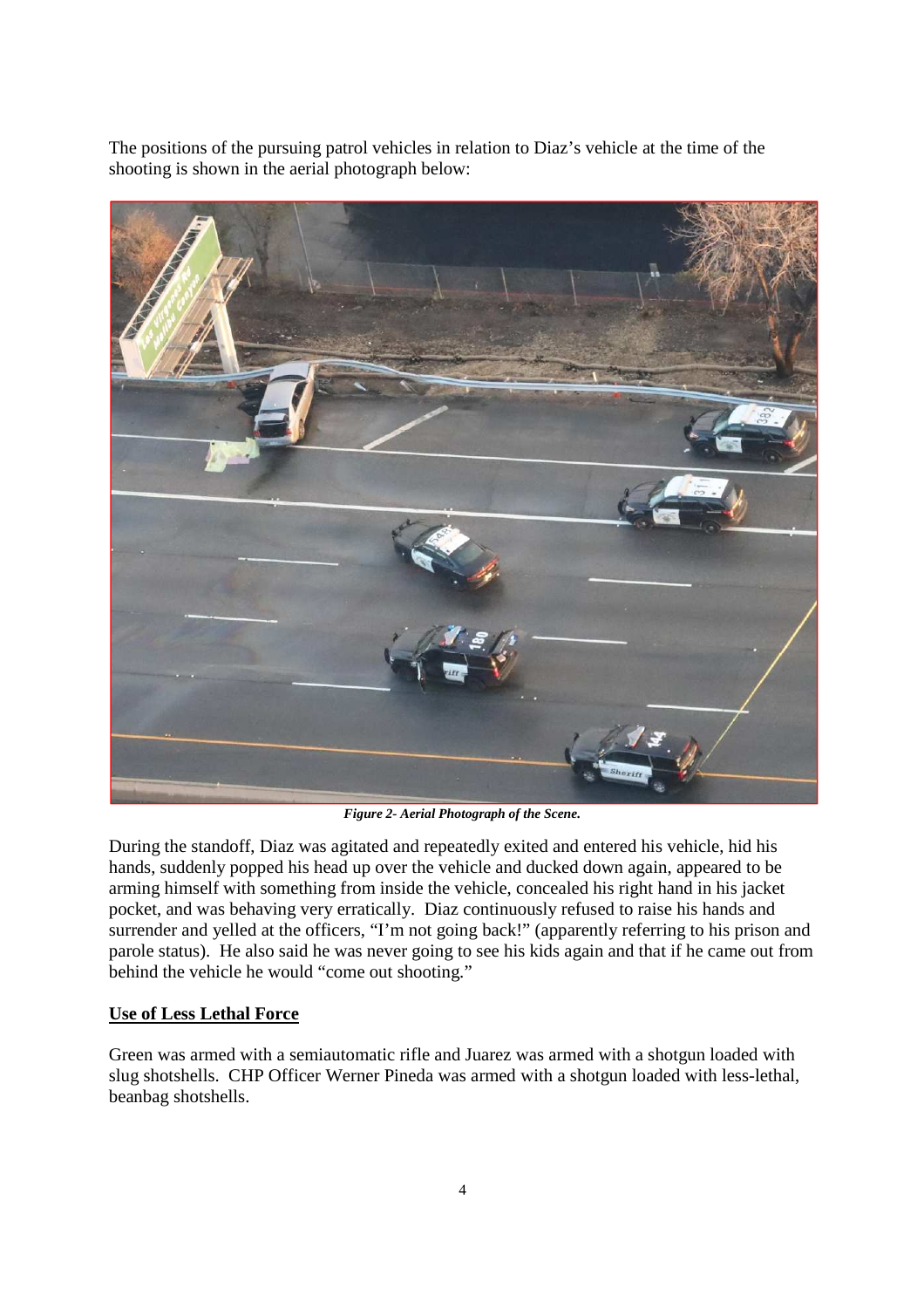As Diaz was standing outside of his vehicle and facing the officers, Pineda announced, "Lesslethal!" and fired a round at Diaz, causing Diaz to fall to the pavement.

#### **The Shooting**

The shooting was recorded on video by bystanders.

In a rapidly unfolding sequence of events, officers approached Diaz, who was rolling around violently on the pavement, apparently in pain after being shot with the beanbag. Instead of surrendering, Diaz, while concealing his right hand, used his left hand to pick up a black object from the pavement. The object had the general appearance of a knife. Diaz pointed the object at the officers and charged at them, as shown in the photograph below. Pineda yelled, "Lesslethal!" and then heard Green yell, "Knife! Knife! Knife!" From approximately 30 feet away from Diaz, Pineda fired a second less-lethal round. Juarez believed Diaz was drawing a gun and fired one round from his shotgun as Green fired four rounds from his rifle at Diaz. The fire department was called and Diaz was pronounced dead at the scene.



*Figure 3- Photograph of Diaz Charging at the Officers.*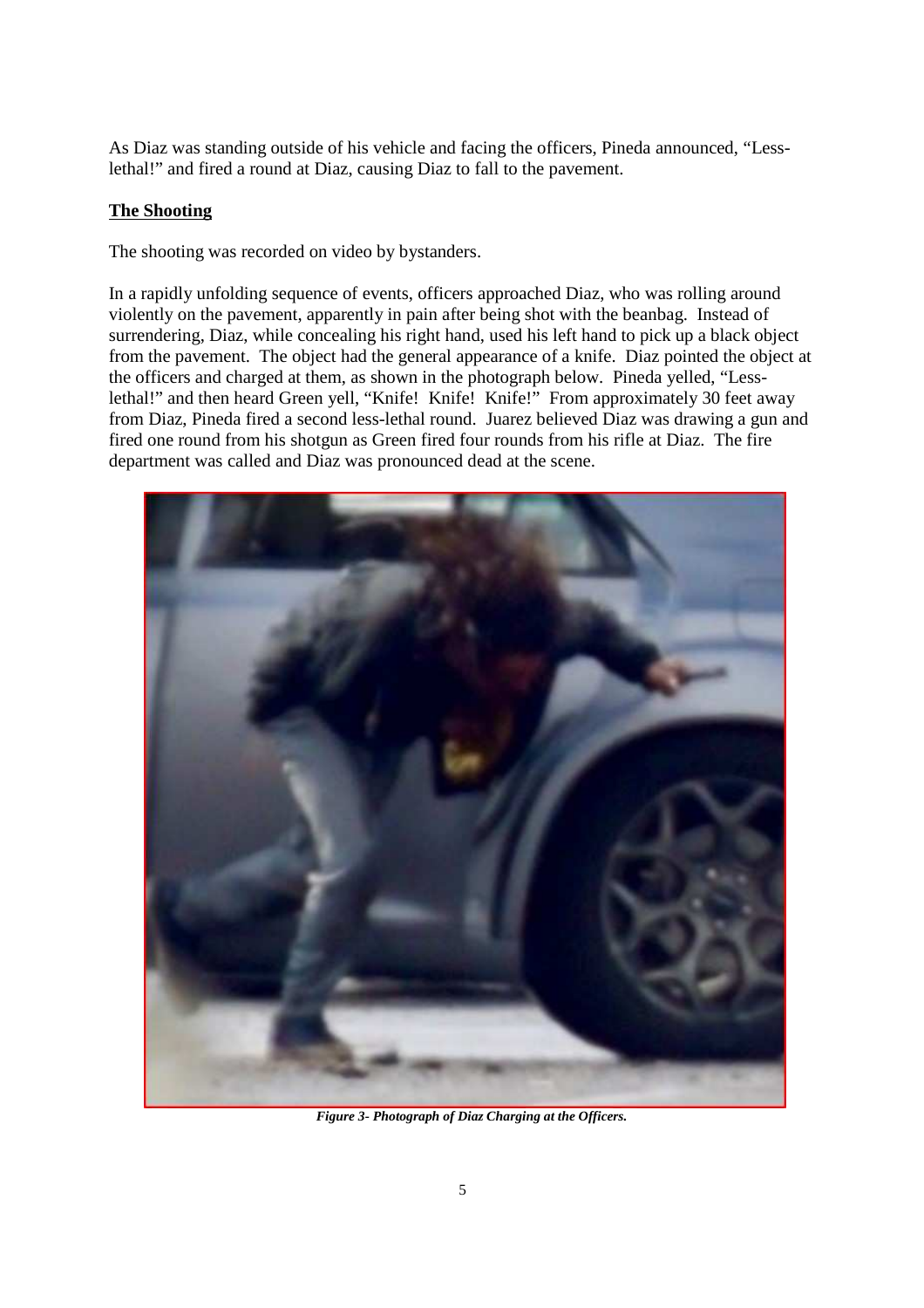#### **The Black Object**

After the shooting, a black plastic object, which appears to be part of a console of an automobile, was located next to Diaz's body, as shown in the photograph below:



*Figure 4- Photograph of the Object Located Next to Diaz's Body.*

#### **The Autopsy**

Zuha Ashraf, M.D. and Paul Gliniecki, M.D performed a postmortem examination of Diaz's remains and concluded that the cause of death was multiple gunshot wounds. The autopsy showed a total of eight gunshot wounds of the head, left hand, right hand, right arm, left shoulder, right chest, and right upper back. The gunshot wounds to the head and right chest were from front to back and were rapidly fatal. The gunshot wound to the back was from back to front and was potentially fatal. The gunshot wounds to the left shoulder, right arm, left hand, and right hand were of varying paths and directions and were "less potentially fatal" according to the medical examiners. There were multiple nonspecific contusions to Diaz's chest, arms, legs, and hip that were consistent with being struck by a beanbag, the vehicle collision, and/or other nonspecified trauma. Diaz also had a broken left humerus.<sup>1</sup> A toxicology analysis was performed and showed the presence of methamphetamine and marijuana in Diaz's bloodstream at the time of his death.

<sup>1</sup> It cannot be determined if Diaz broke his arm during the automobile crash, when he fell after being shot with the first beanbag round, or when he fell again after being shot by Pineda, Green, and Juarez.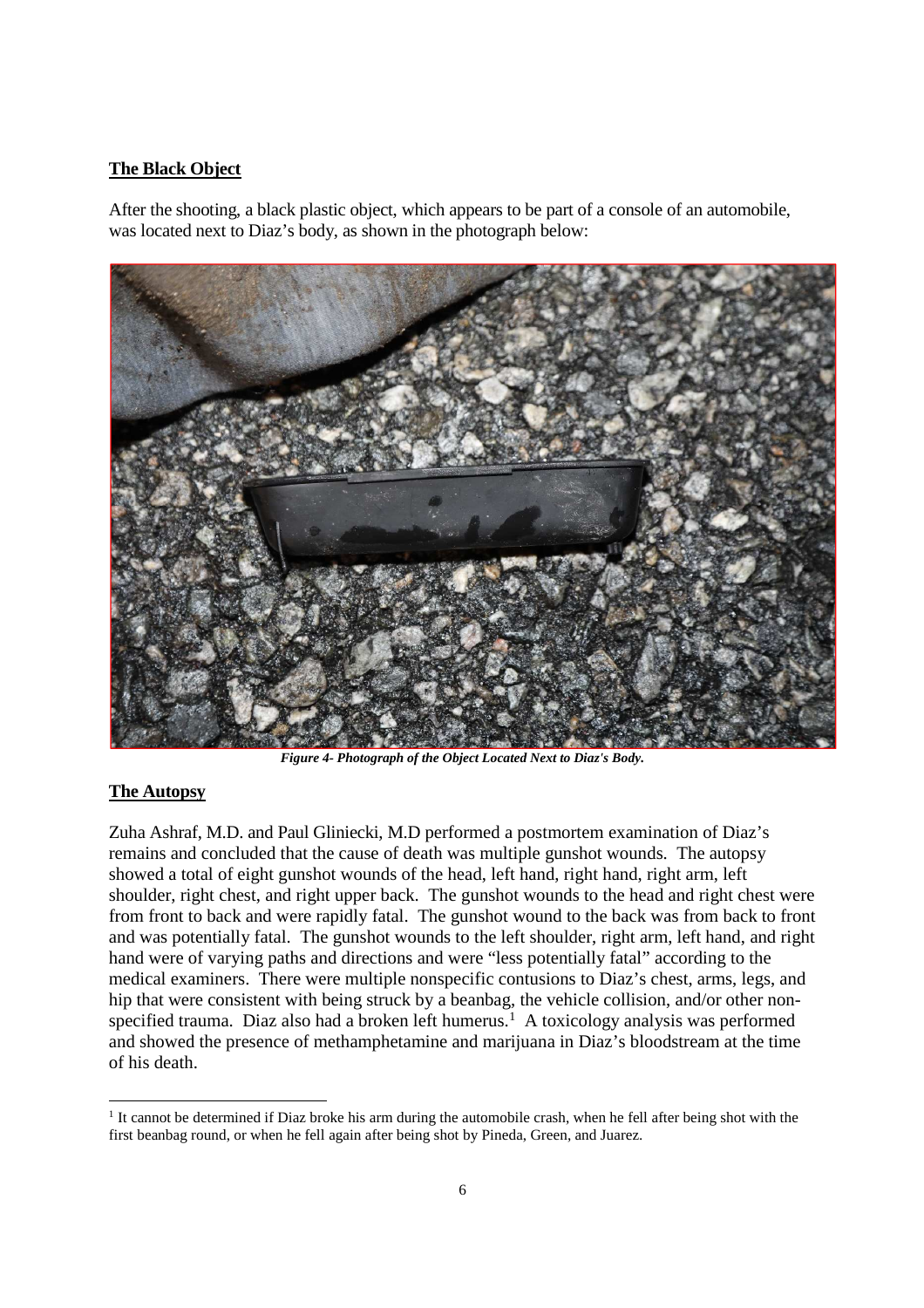#### **LEGAL ANALYSIS**

#### **The Law**

California law permits the use of deadly force in self-defense or in the defense of others if the person claiming the right of self-defense or the defense of others actually and reasonably believed that he or others were in imminent danger of great bodily injury or death. Penal Code § 197; *People v. Randle* (2005) 35 Cal.4th 987, 994 (overruled on another ground in *People v. Chun* (2009) 45 Cal.4th 1172, 1201); *People v. Humphrey* (1996) 13 Cal.4th 1073, 1082; *see also,* CALCRIM No. 505.

In protecting himself or another, a person may use all the force which he believes reasonably necessary and which would appear to a reasonable person, in the same or similar circumstances, to be necessary to prevent the injury which appears to be imminent. CALCRIM No. 3470. If the person's beliefs were reasonable, the danger does not need to have actually existed. *Id.*

A police officer may use reasonable force to effect an arrest, prevent escape, or overcome resistance of a person the officer believes has committed a crime. Penal Code section 835a. An officer "may use all the force that appears to him to be necessary to overcome all resistance, even to the taking of life; [an officer is justified in taking a life if] the resistance [is] such as appears to the officer likely to inflict great bodily injury upon himself or those acting with him." *People v. Mehserle* (2012) 206 Cal.App.4th 1125, 1146. A killing of a suspect by a law enforcement officer is lawful if it was: (1) committed while performing a legal duty; (2) the killing was necessary to accomplish that duty; and (3) the officer had probable cause to believe that (a) the decedent posed a threat of serious physical harm to the officer or others, or (b) that the decedent had committed a forcible and atrocious crime. CALCRIM No. 507, Penal Code section 196. A forcible and atrocious crime is one which threatens death or serious bodily harm. *Kortum v. Alkire* (1977) 69 Cal.App.3d 325, 333.

An officer has "probable cause" in this context when he knows facts which would "persuade someone of reasonable caution that the other person is going to cause serious physical harm to another." CALCRIM No. 507. When acting under Penal Code section 196, the officer may use only so much force as a reasonable person would find necessary under the circumstances. *People v. Mehserle* (2012) 206 Cal.App.4th 1125, 1147. And he may only resort to deadly force when the resistance of the person being taken into custody "appears to the officer likely to inflict great bodily injury on himself or those acting with him." *Id.* at 1146; quoting *People v. Bond* (1910) 13 Cal.App. 175, 189-190. The prosecution has the burden of proving beyond a reasonable doubt that a killing was not justified. CALCRIM Nos. 505, 507.

"Where the peril is swift and imminent and the necessity for action immediate, the law does not weigh in too nice scales the conduct of the assailed and say he shall not be justified in killing because he might have resorted to other means to secure his safety." *People v. Collins* (1961) 189 Cal.App.2d 575, 589.

In evaluating whether a police officer's use of deadly force was reasonable in a specific situation, it is helpful to draw guidance from the objective standard of reasonableness adopted in civil actions alleging Fourth Amendment violations. "The 'reasonableness' of a particular use of